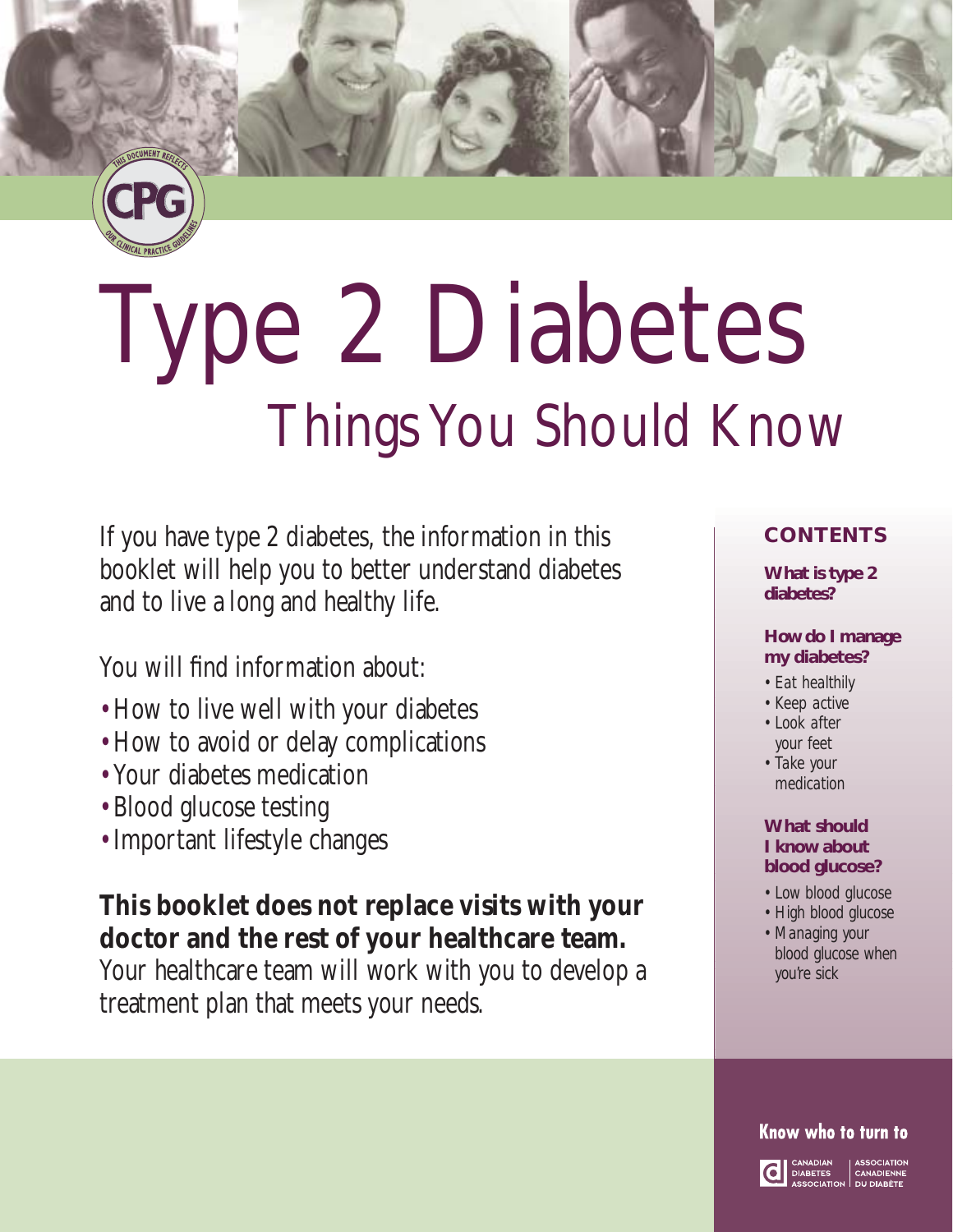# What is type 2 diabetes?

Type 2 diabetes happens when your body either cannot produce enough insulin or does not use the insulin it makes properly – insulin is a hormone produced by the pancreas.

Many of the foods we eat – such as bread, potatoes, rice, pasta, milk and fruit – are converted into sugar and give us the energy we need to maintain life. Insulin gets the sugar into the cells, but if you have type 2 diabetes, your body can't do that without help.

#### **How did I get diabetes?**

There is no single cause of type 2 diabetes, but some factors put people at a greater risk, including:

- Being age 40 or over
- Being overweight
- Having a family member who has diabetes
- Having had gestational diabetes (diabetes during pregnancy)

#### **Should my family be tested for diabetes?**

People should ask their doctor to be tested for diabetes if they:

- Are age 40 or over
- Are overweight
- Have a family history of diabetes
- Have given birth to a baby that weighed more than 9 lb
- Are of Aboriginal, Hispanic, Asian, South Asian, or African descent

#### **Complications of diabetes**

Diabetes is a life-long condition. High blood glucose levels over a long period of time can cause blindness, heart disease, kidney problems, amputations, nerve damage and erectile dysfunction. Good diabetes care and management can prevent or delay the onset of these complications.

When you have your regular check-up, ask your doctor to check for complications. Make sure that you are referred to the appropriate specialist, if required.

#### **The good news**

You can live a long and healthy life by keeping your blood glucose (the amount of sugar in your blood) levels in your target range. You can do this by:

- Eating healthy meals
- Being physically active regularly
- Taking diabetes medication, if prescribed

Type 2 diabetes is a progressive condition, and over time it may be more difficult to keep your blood glucose levels in a target range. Your healthcare team can suggest alternatives.

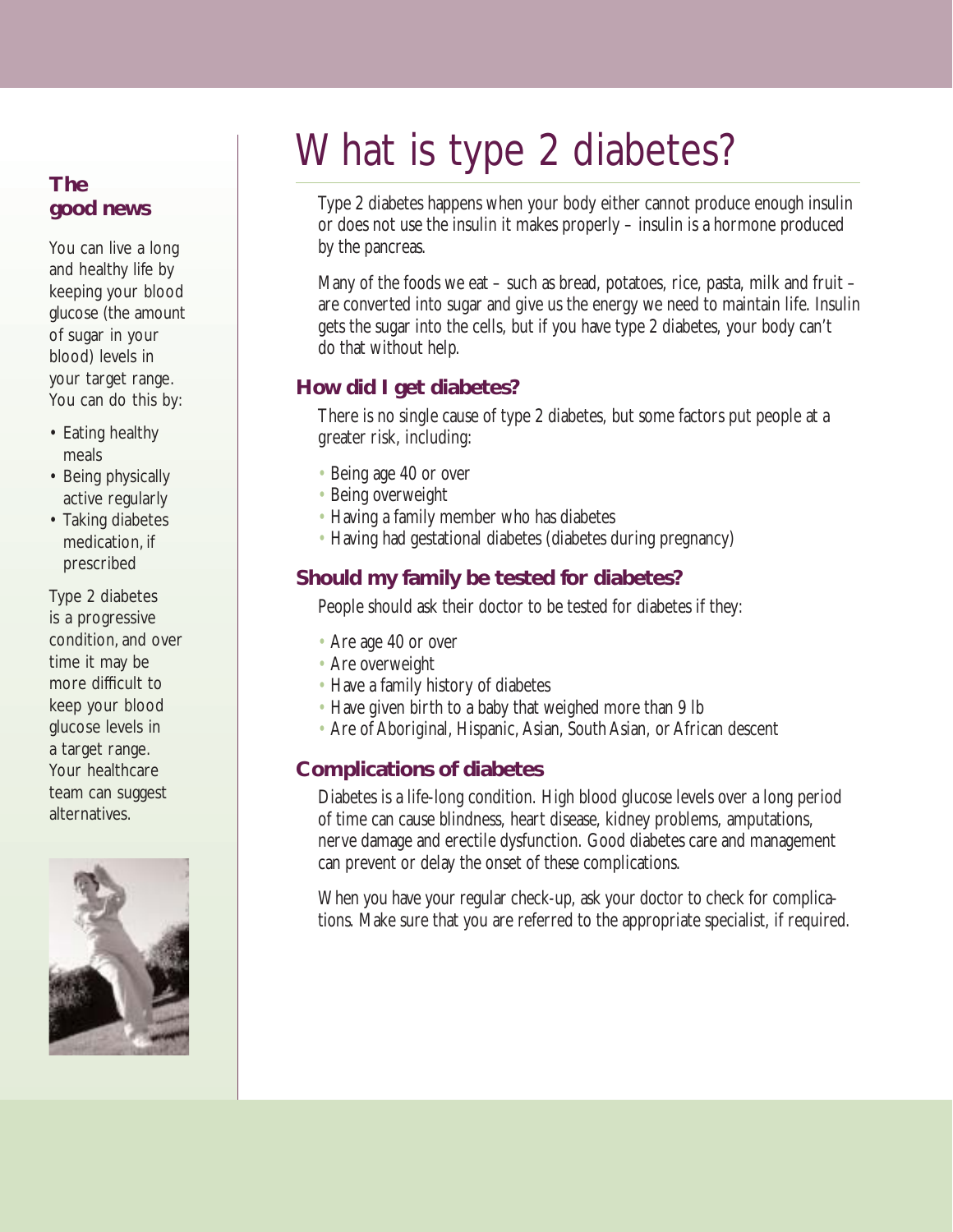# How do I manage my diabetes?

Taking responsibility for managing your diabetes and looking after yourself will help you to delay or even prevent the onset of diabetes-related complications.

To manage your diabetes well, it is very important that you:

- Don't smoke
- Live a healthy lifestyle
- Keep your blood glucose levels (the amount of sugar in your blood) in your target range
- Keep your cholesterol and other blood fats in your target range
- Keep your weight in a healthy range
- Keep your blood pressure close to target level
- Take your medication as prescribed

Living a healthy lifestyle includes:

- Managing your stress effectively
- Following a balanced meal plan
- Being physically active
- Taking care of your feet
- Regular visits to your
	- dentist
	- eye specialist (every one to two years)
	- doctor for diabetes management and testing for complications

#### **Your diabetes healthcare team can help**

Ask your doctor about diabetes education.Your healthcare team can answer all your questions and tell you more about diabetes. For example:

- The nurse can explain diabetes and show you how to manage your diabetes
- The dietitian can help you with a meal plan

Your team may also include a:

- Pharmacist
- Social worker
- Psychologist
- Foot care specialist
- Endocrinologist
- Eye care specialist



#### **Get the support you need**

It is not unusual to feel scared, shocked, overwhelmed, or even angry when you first hear that you have diabetes.

A positive and realistic attitude towards your diabetes can help you to maintain good blood glucose levels.

Blood glucose levels in your target range can help delay or even prevent diabetes complications.

Talk to others who have diabetes – ask your local Canadian Diabetes Association branch about joining a peer-support group or visiting an information session.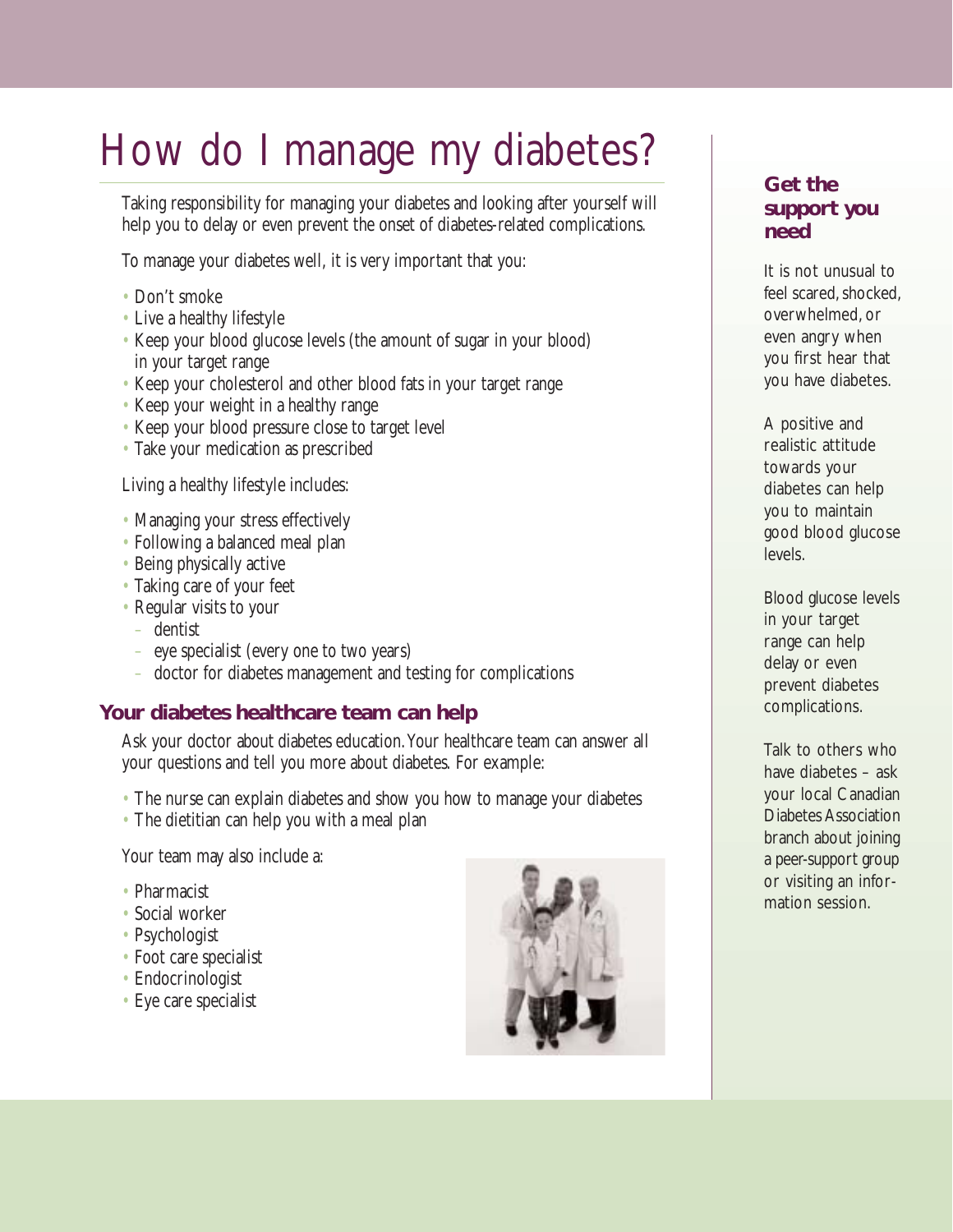#### **Tips for healthy eating:**

*Eat three regular meals a day no more than six hours apart.*

#### **Here's Why:**

Eating at regular times helps your body control blood glucose levels.

*Limit sugars and sweets like sugar, regular pop, desserts, candy, jam and honey.*

#### **Here's Why:**

The more sugar you eat the higher your blood glucose will be.

*Limit the amount of high fat food you eat like fried foods, chips and pastries.*

#### **Here's Why:**

High fat foods may cause weight gain. A healthy weight helps control blood glucose levels.

# *Healthy eating*

Healthy eating will help you to:

- Feel better
- Stay healthy longer
- Achieve the best possible management of your blood glucose, blood fats, and blood pressure
- Reduce the risk of complications
- Achieve and maintain a healthy weight

#### **Visit your dietitian**

Dietitians are a very important part of your healthcare team.Your dietitian understands that your meal plan needs to be flexible and will help you to develop a personalized meal plan.The dietitian will:

- Determine how much and how often you should eat, and plan for delayed meals
- Fit your lifestyle changes into your meal plan
- Adapt your meal plan to fit in foods from your culture
- Adjust your meal plan so that you can still eat your favourite foods

Having diabetes doesn't mean that food has to be a source of fear and guilt – you can still enjoy the foods that you and your family usually eat!

#### **Choose foods that provide energy**

Many of the foods we eat turn into sugar and give us the energy we need to live.Your body uses the sugar for energy. Ask your dietitian to help you plan your meals to suit your lifestyle.

Here are examples of foods that provide energy from sugar:

- Starchy foods (e.g. bread, rice, pasta, potato)
- All fruits
- Some vegetables (e.g. carrots, peas, squash)
- Milk and milk products (e.g. milk, yogourt)

Foods that are high in sugar like cakes, pies, syrups, jam and candy are high in calories and low in nutrients – discuss these with your dietitian.

A sign of high blood glucose is thirst. If you are thirsty, drink water. Drink 8-10 8-ounce glasses of water a day. Regular soft drinks and juice have sugars that raise your blood glucose level – drink these in limited quantities.

*Note: the sugar in juice is very concentrated and will raise your blood glucose more quickly than eating fruit, so choose whole fruit more often.*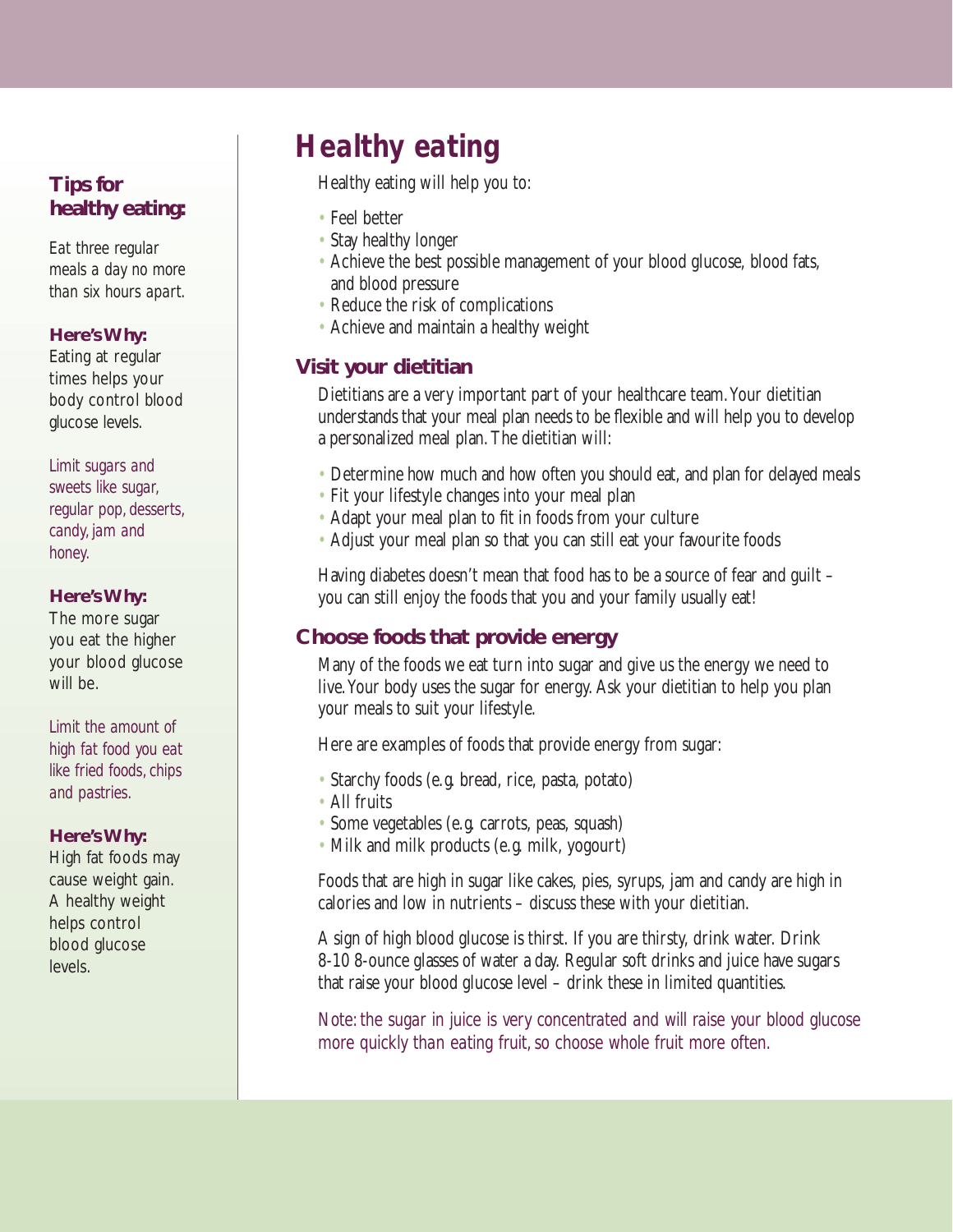#### **Eating to avoid complications**

**Fibre, vitamins** – getting your fibre, vitamins and minerals is important to a healthy meal plan. Make sure your meals have variety and include vegetables and fruit, proteins and alternatives and whole grain breads and cereals.

**Fat** – Eating less fat is important for people with diabetes because they are at a greater risk for developing high levels of fats in their heart and blood vessels. Many people already have high levels of fat before they are diagnosed with diabetes. Eating less fat is one way to help your heart stay as healthy as possible.

**Salt** – High blood pressure is also a potential complication of diabetes. Limiting how much salt you eat can help manage your blood pressure.



#### **Drinking alcohol**

Drinking moderate amounts of alcohol may be acceptable for people with diabetes. Discuss drinking alcohol with your healthcare team.

A moderate amount of alcohol is one to two drinks a day. Drinking alcohol is not recommended if you:

- Have high triglycerides (blood fats)
- Have high blood pressure
- Have liver problems
- Are pregnant or breastfeeding

If you choose to drink alcohol, remember:

- To drink with your meal or snack and not on an empty stomach
- To sip your drink slowly or dilute it with diet gingerale, club soda or water
- Liqueurs, sweet wine and dessert wines have a lot of sugar

*Caution: When you drink alcohol it is a good idea to wear your MedicAlert® identification. Alcohol can cause hypoglycemia (low blood glucose).Talk to your doctor about the effect of alcohol on your medication.Your dietitian can tell you on how much alcohol you can safely include in your meal plan.*

#### **Tips for healthy eating:**

*Eat more high fibre foods.*

#### **Here's Why:**

High fibre foods may help you feel full and may lower blood glucose and cholesterol levels.

*Drink water if you are thirsty.*

#### **Here's Why:**

Drinking regular pop and fruit juice will raise your blood glucose.

*Add physical activity to your life.*

#### **Here's Why:**

Regular physical activity will improve your blood glucose management.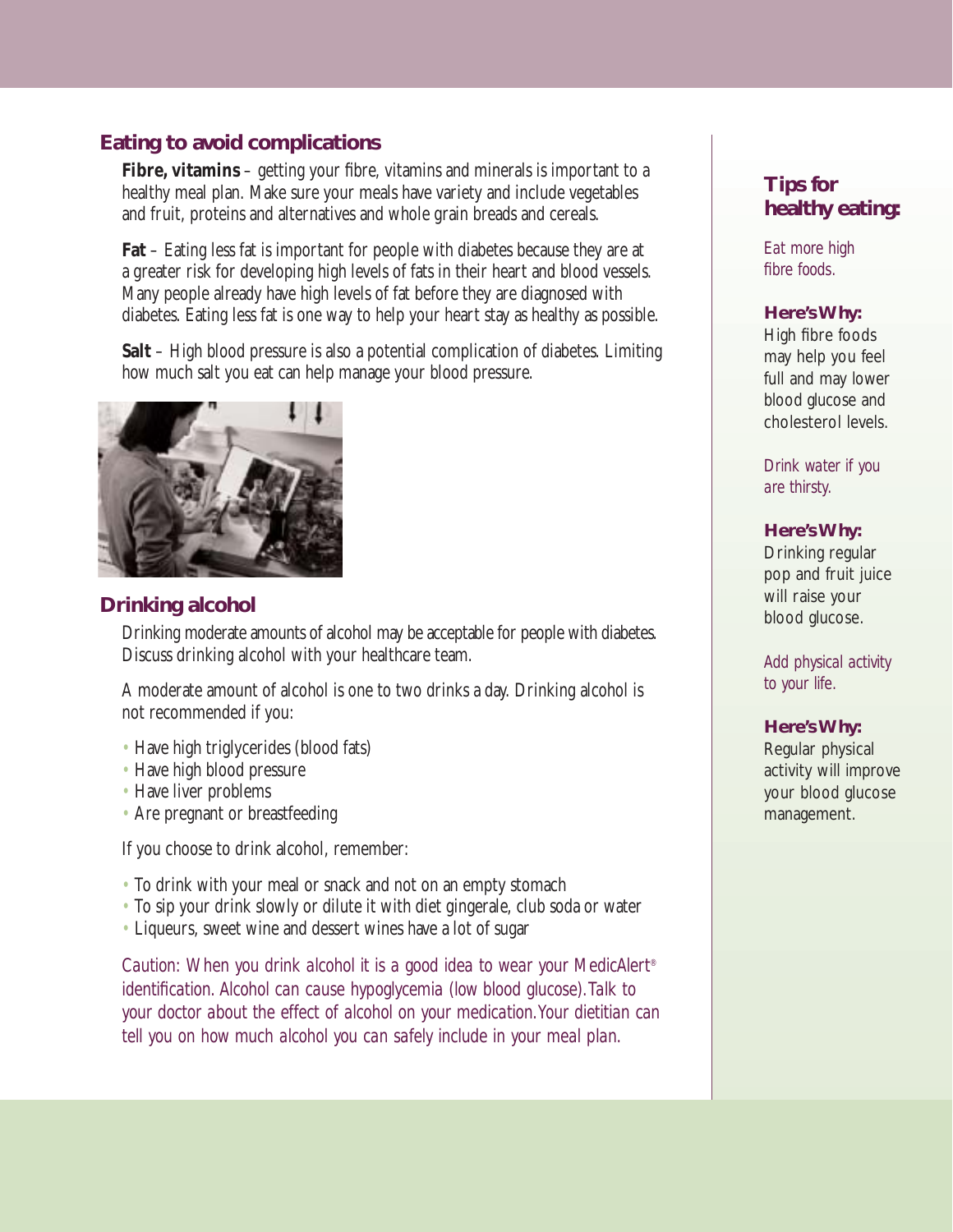#### **Small everyday changes can make a difference.**

- Consider walking instead of driving
- Get off the bus a stop early
- Take the stairs
- Play with your kids or grandchildren
- Take up gardening

#### **Before you start a new activity remember to:**

- Discuss it with your doctor
- Take some glucose tablets or candy containing sugar with you in case your blood glucose drops too low
- Make sure you are wearing comfortable and well-fitting shoes

#### **Choosing artificial sweeteners**

Artificial sweeteners or sugar substitutes do not provide calories and do not affect or raise blood glucose levels.

All sweeteners available in Canada go through rigorous testing. Once they have been approved they are suitable for use by all Canadians, including those with diabetes. Artificial sweeteners approved for use in Canada include Sweet n' Low®, Equal®, Sugar Twin®, Splenda® and Nutrasweet®.

*Caution: If you are pregnant, or planning a pregnancy, discuss the use of artificial sweeteners with your dietitian.*

## *Benefits of keeping active*

Being active is one of the best things you can do to improve your overall health. For a person with diabetes it can:

- Lower your blood glucose
- Lower your blood pressure
- Help you lose or maintain weight
- Help you feel better
- Reduce the amount of medication you need
- Relieve tension or stress
- Improve your heart and lung function
- Improve your muscle tone

People with type 2 diabetes should accumulate at least 150 minutes of moderateintensity aerobic activity – such as brisk walking, cycling or dancing – each week, spread over at least 3 separate days. Ideally, you should aim for four hours or more.The positive effects of this activity will be enhanced if you also perform resistance exercises three times per week.Your healthcare team can help you decide what activities will work best for you.

### *Looking after your feet*

When you have diabetes it is important to take good care of your feet. High blood glucose levels may eventually lead to poor blood flow and loss of feeling in your feet which can lead to foot problems.

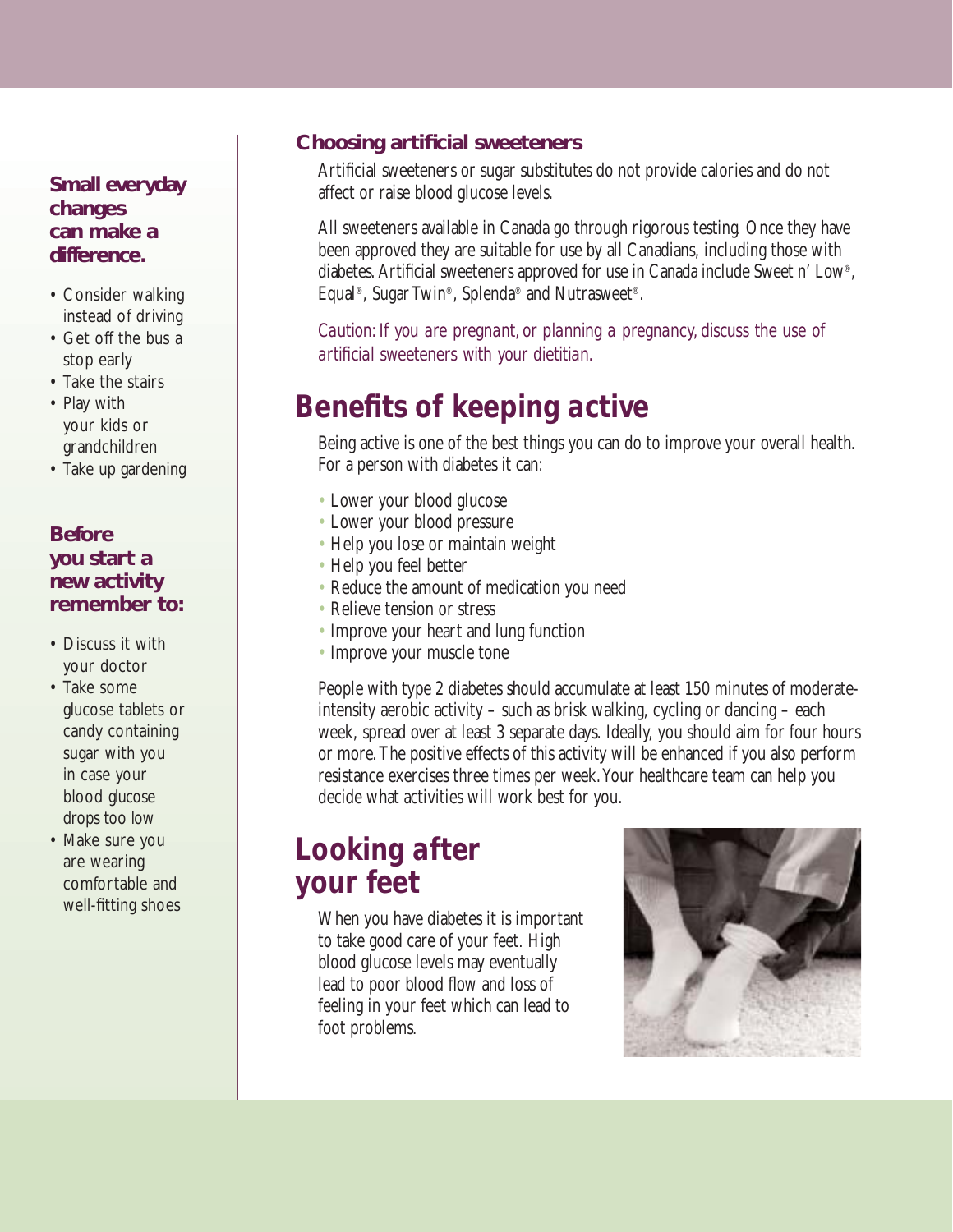You can prevent problems with your feet by:

- Keeping your blood glucose levels in your target range
- Washing daily with warm (not hot!) water and pat dry
- Checking your feet every day for sores, injuries, red and warm areas on the skin, change in colour, strange odour and other problems. Don't forget to look at the bottom of your feet for sores or blisters
- Wearing shoes with good support and socks that fit well and that do not hurt your feet
- Not walking barefoot
- Asking your diabetes educator how to cut your toenails properly
- Using lotion on the soles to keep the skin soft and prevent dry, cracked skin
- Avoiding crossing your legs, squatting or kneeling for long periods of time
- Avoiding using heating pads, hot water bottles or campfires to warm your feet

Talk to your healthcare team if you:

- Soak your feet
- Use corn removal products
- Have concerns about your feet
- Notice that cuts and sores are not healing well

### *Taking your medication*

Healthy eating and regular physical activity are sometimes not enough to keep your blood glucose at your target level.When this happens, your doctor may prescribe medication that will help you manage your blood glucose levels. Every person is different and may require different types of medication.

Ask your doctor, pharmacist or diabetes educator how and when to take your medication. Any changes to your eating habits and medication should be adjusted to suit your lifestyle. For some people, pills do not work, so they take insulin injections in addition or instead.

Remember that insulin is a hormone produced by your body, and your body may not have enough. If you need to take insulin, you will find that it makes you feel better and gives you the energy you need. Don't be afraid of insulin injections – thousands of Canadians take one or more a day, and most say that it is much easier than they expected.

*For more information about insulin, ask your healthcare team, read the Canadian Diabetes Association's brochure, Insulin,Things You Should Know or visit our website at www.diabetes.ca.*

#### **Talk to your pharmacist**

In order to work well, medicines have to be taken properly. You can help determine the success of your therapy by taking charge of your medication compliance. Compliance means taking the correct amount of the right medication at the appropriate time and following the instructions precisely.

Talk with your pharmacist to make sure you understand the directions for each new prescription you get.

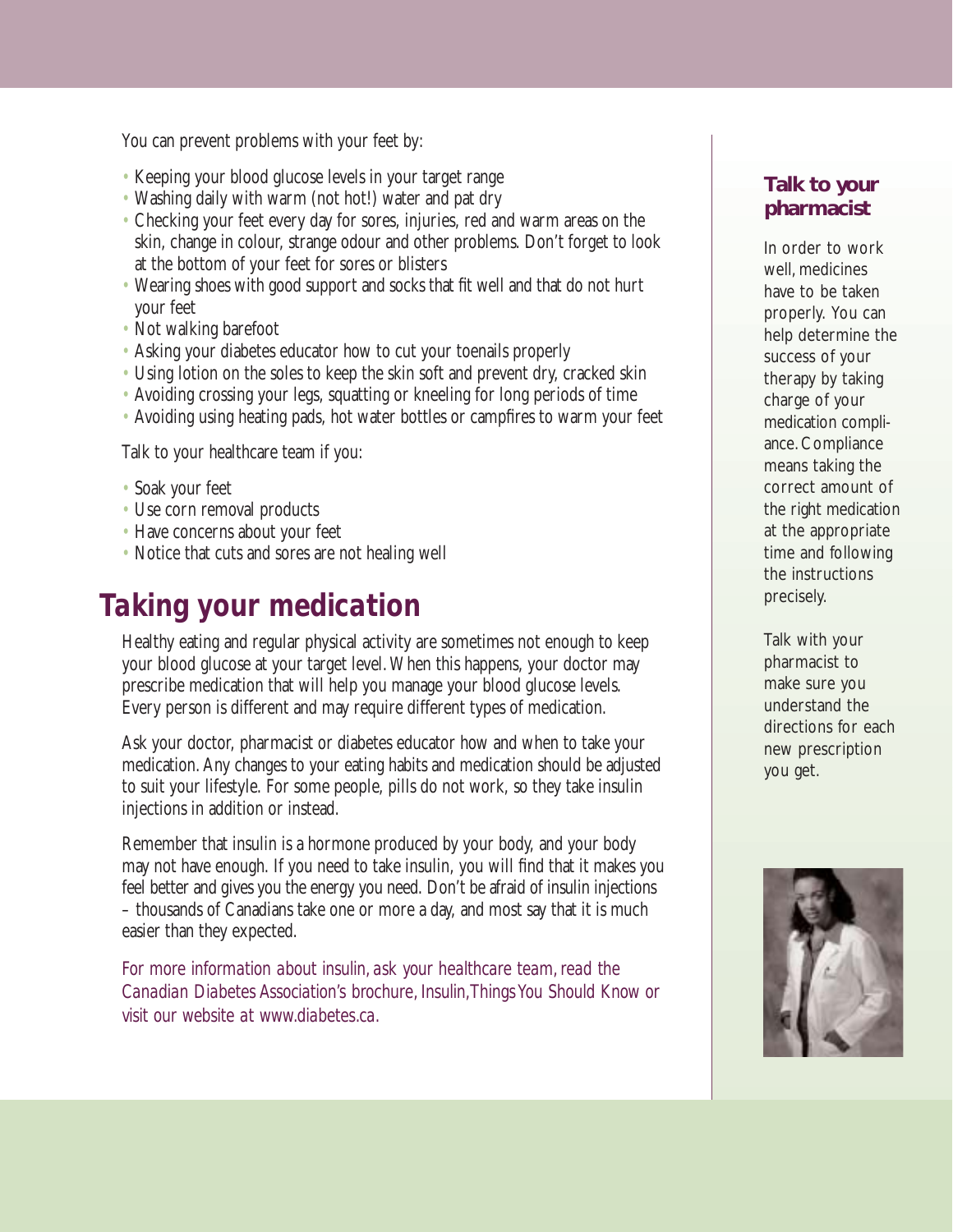#### **What is blood glucose?**

Blood glucose (sugar) is the amount of glucose in your blood at a given time.



# What should I know about blood glucose?

#### **Why should I check my blood glucose levels?**

Checking your blood glucose levels will:

- Give you a quick measurement of your blood glucose level at 'that' time.
- Tell you if you have a high or low blood glucose level at 'that' time.
- Show you how your lifestyle and medication are affecting your blood glucose levels.
- Help you and your diabetes healthcare team to make changes to your lifestyle and medication that will improve your blood glucose levels.

#### **How do I test my blood glucose levels?**

A blood glucose meter is used to test your blood glucose at home. Meters can be purchased at most pharmacies.Talk with your diabetes educator or pharmacist about which model is right for you.When you decide, make sure you receive the proper training before you go home.

Ask your diabetes educator about:

- The size of the drop of blood needed
- The type of blood glucose strips to use
- How to clean the meter
- How to check if the meter is accurate
- How to code your meter

*Note: Your province or territory may subsidize the cost of blood glucose monitoring supplies. Contact your local Canadian Diabetes Association branch to find out if this applies to you.*

#### **How do I keep my blood glucose levels in my target range?**

If you have diabetes, you should try to keep your blood glucose as close to target range as possible.This will help to delay or prevent complications. Maintaining healthy eating habits, an active lifestyle and taking medication if necessary, will help you stay in your target range.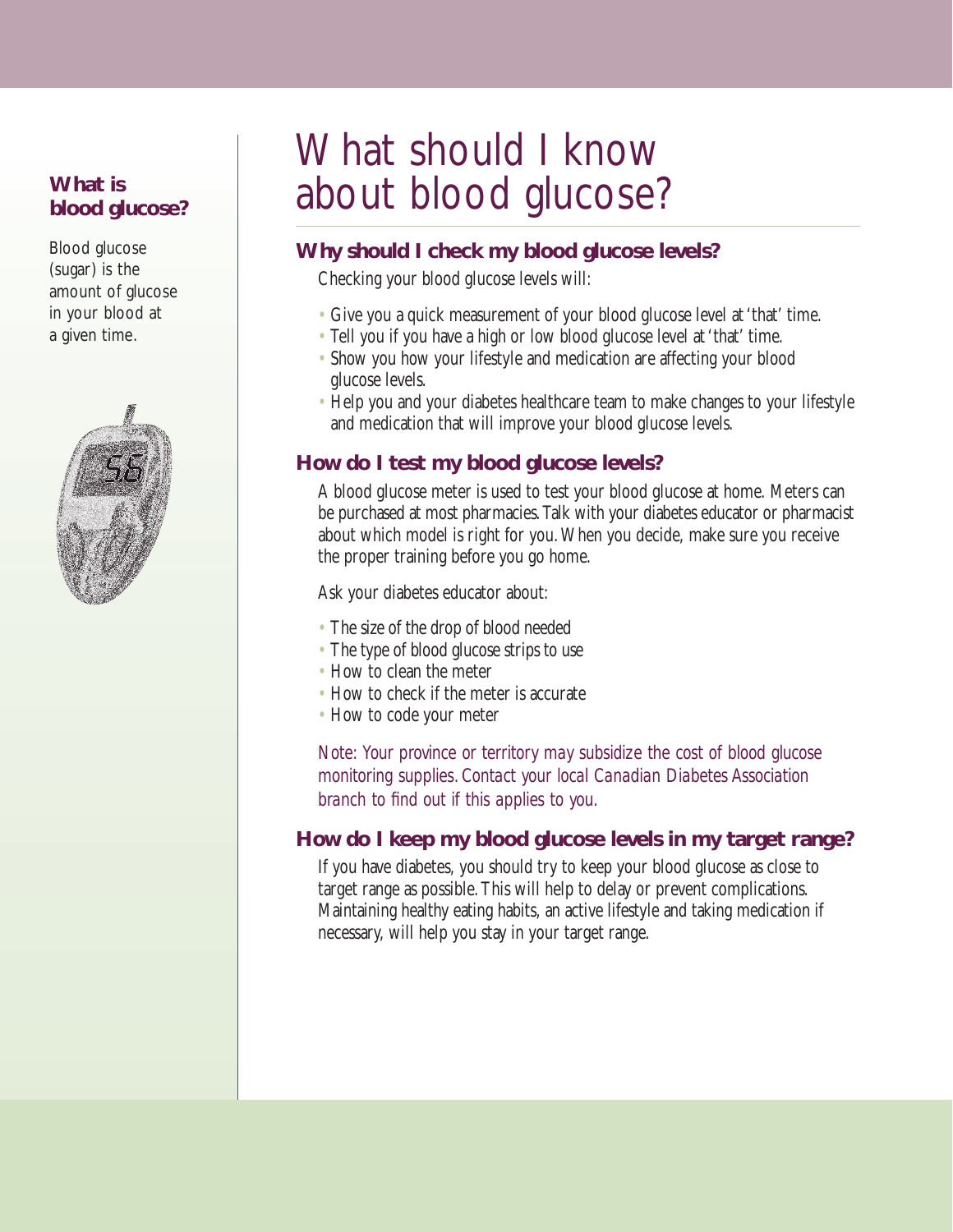Everyone's target range is different. It depends on a person's age, medical condition and other risk factors. Ask your doctor what your levels should be and write them down on the chart below.

*The Canadian Diabetes Association 2003 Clinical Practice Guidelines for the Prevention and Management of Diabetes in Canada* provides people with diabetes goals for blood glucose levels.

#### **Recommended Blood Glucose Targets for People With Diabetes\***

|                                           | A <sub>1</sub> C | <b>Fasting blood glucose/</b><br>blood glucose before<br>meals (mmol/L) | <b>Blood glucose two</b><br>hours after eating<br>(mmol/L) |
|-------------------------------------------|------------------|-------------------------------------------------------------------------|------------------------------------------------------------|
| Target for most<br>patients with diabetes | ≤7.0%            | 4.0 to 7.0                                                              | 5.0 to 10.0                                                |
| Normal range                              | $&5.0\%$         | 4.0 to 6.0                                                              | 5.0 to 8.0                                                 |

*\*This information is only a guide.Talk to your doctor about YOUR blood glucose target ranges.*



#### **A1C**

Another way to monitor your blood glucose management is with a blood test that your doctor can request called A1C. The results of this test are an average of your overall blood glucose levels over the past 120 days.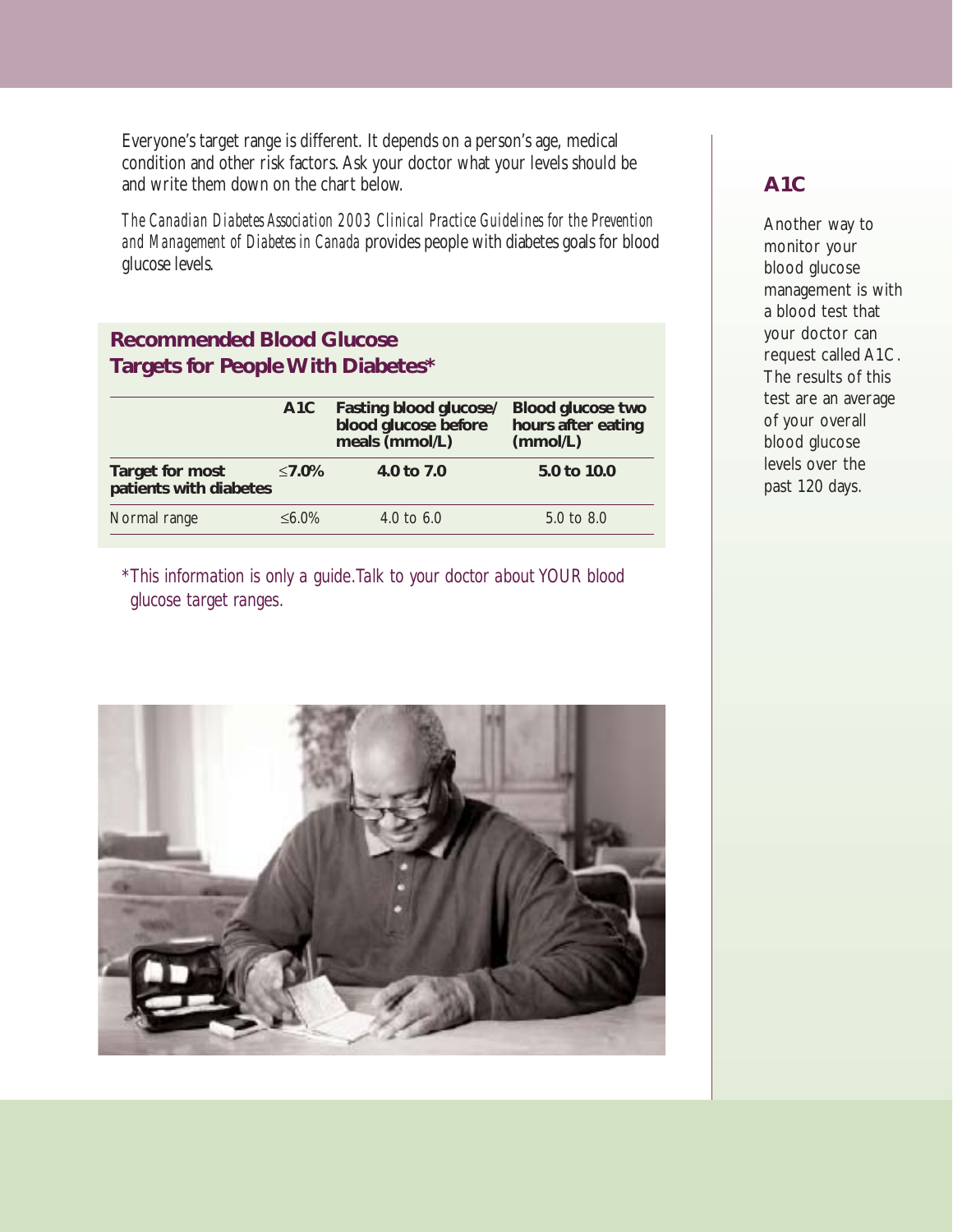#### **What is low blood glucose?**

When the amount of blood glucose (sugar in your blood) has dropped below your target range (less than 4 mmol/L) it is called low blood glucose or hypoglycemia.

#### **What are the signs of a low blood glucose level?**

You may feel:

- Shaky, light-headed
- Nervous, irritable
- Confused
- Hungry
- Your heart rate is faster
- Sweaty, headachy
- Weak
- A numbness or tingling in your tongue or lips

# *Low blood glucose*

#### **What causes a low blood glucose level (hypoglycemia)?**

Low blood glucose may be caused by:

- More physical activity than usual
- Not eating on time
- Eating less than you should have
- Taking too much medication
- The effects of drinking alcohol

Low blood glucose can happen quickly, so it is important to take care of it right away.

If your blood glucose drops *very* low you may:

- Become confused and disoriented
- Lose consciousness
- Have a seizure

You will need assistance from another person. Make sure you always wear your MedicAlert® identification, and talk to your doctor or diabetes educator about prevention and emergency treatment for severe low blood glucose.

#### **How do I treat a low blood glucose?**

If you are experiencing the signs of a low blood glucose level, check your blood glucose immediately. If you don't have your meter with you, treat the symptoms anyway. It is better to be safe.

Eat or drink a fast-acting carbohydrate (15 grams):

- 15 g of glucose in the form of glucose tablets
- 15 mL (3 teaspoons) or 3 packets of table sugar dissolved in water
- 175 mL (3/4 cup) of juice or regular soft drink
- 6 Life Savers<sup>®</sup>  $(1=2.5 \text{ g of carbohydrate})$
- 15 mL (1 tablespoon) of honey

Wait 10 to 15 minutes, then check your blood glucose again. If it is still low:

- Treat again
- If your next meal is more than one hour away, or you are going to be active, eat a snack, such as a half-sandwich or cheese and crackers (something with 15 grams of carbohydrate and a protein source.)

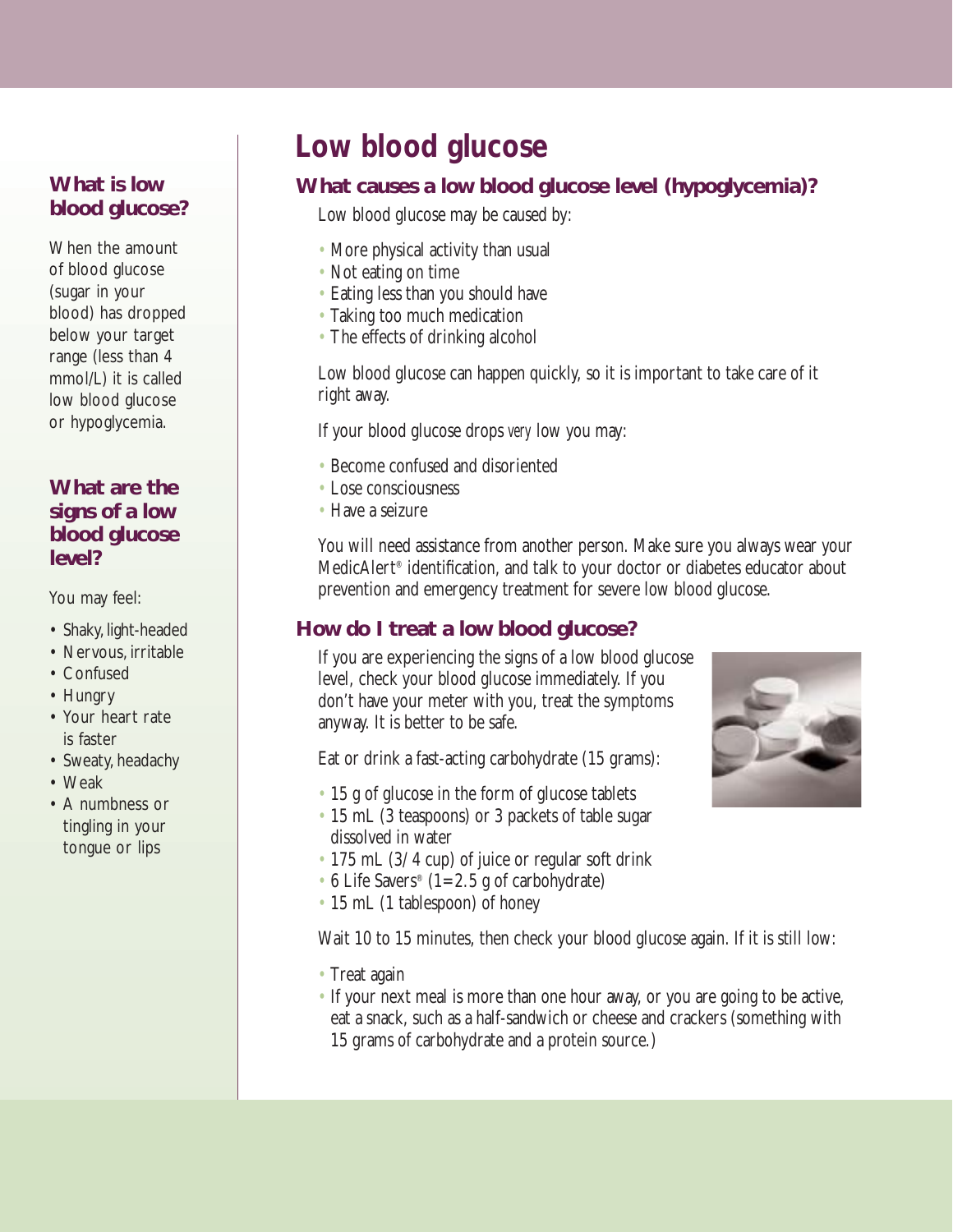# *High blood glucose*

#### **What causes high blood glucose (hyperglycemia)?**

High blood glucose can result when food, activity and medications are not balanced. High blood glucose may happen when you are sick or under stress.

#### **What do I do if I have high blood glucose?**

Call or see your doctor, you may need to:

- Adjust your medication and/or insulin
- Adjust your meal plan
- Increase your physical activity

### *Managing your blood glucose when you're sick*

#### **What do I do when I'm sick?**

When you are sick you should test your blood glucose levels every two to four hours. It is very important that you continue to take your diabetes medication.

High blood glucose levels often happen during flu season. Many cold remedies and cough syrups contain sugar – try to pick sugar free products.The pharmacist can help you make a good choice.

When you are sick it is VERY IMPORTANT that you:

- Drink plenty of extra sugar-free fluids or water.
- Replace solid food with fluids that have glucose if you can't eat as usual. You should try to consume 10 grams of carbohydrate every hour.
- Call your doctor or go to an emergency room if you vomit more than twice in 12 hours.
- Continue to take your insulin, if you take insulin. You might need to take more than usual depending on your blood glucose levels.



#### **What is high blood glucose?**

When the amount of blood glucose (sugar in your blood) is higher than your target range it is called high blood glucose or hyperglycemia.

#### **What are the signs of high blood glucose?**

When your blood glucose rises above 11 mmol/L, you may:

- Be thirsty
- Urinate more often
- Be tired